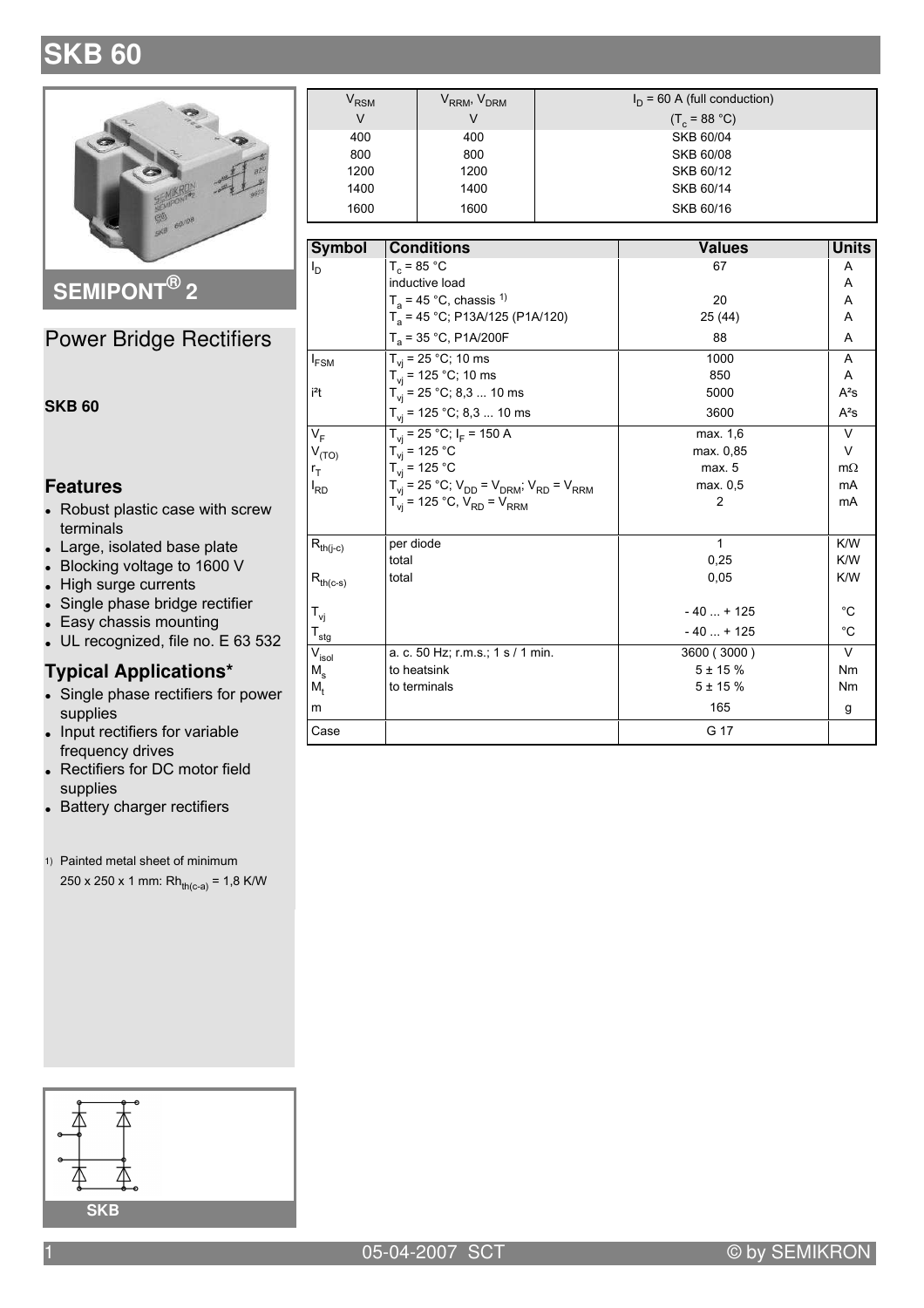## **SKB 60**